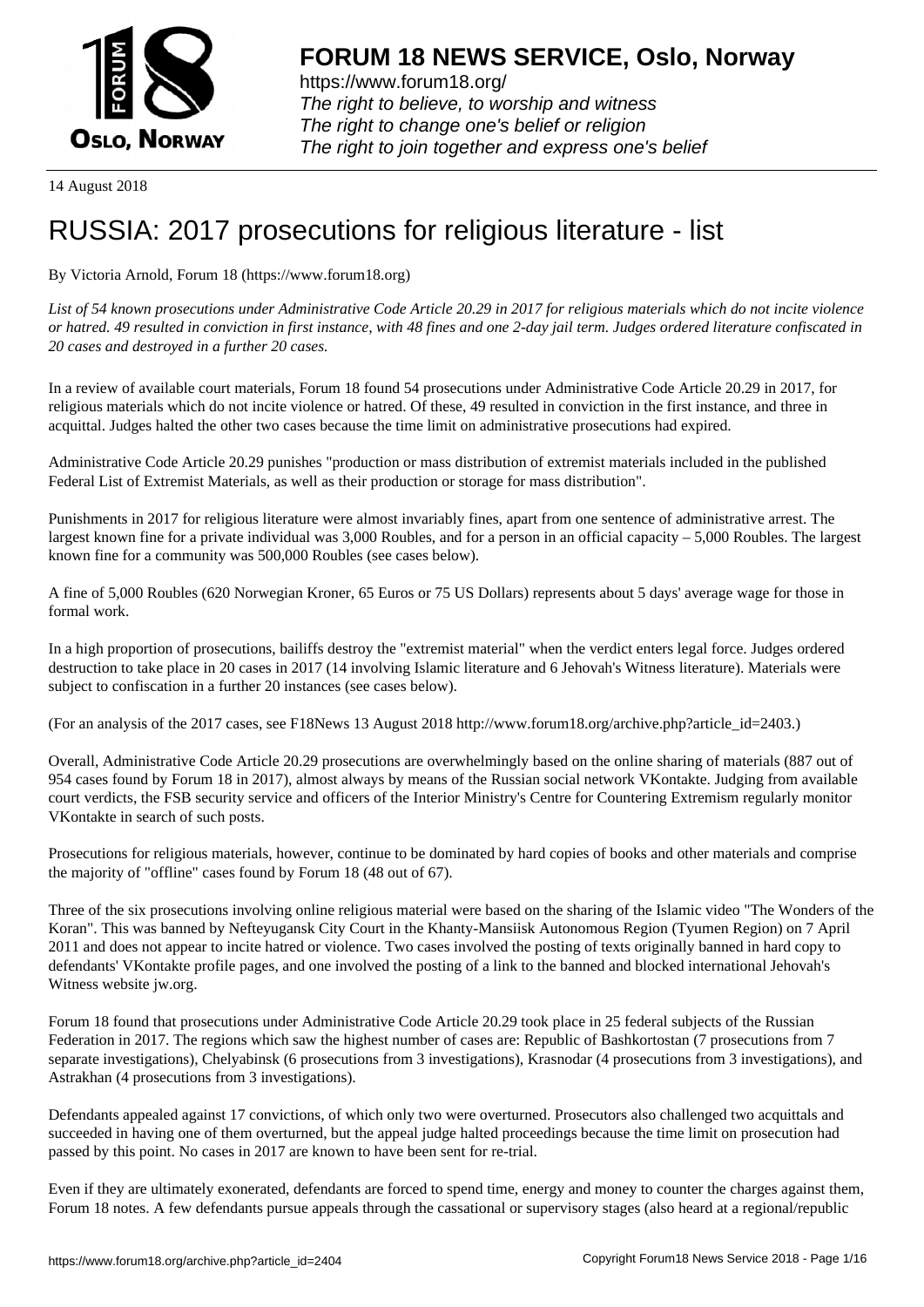List of known 2017 Administrative Code Article 20.29 cases

The list of known 2017 prosecutions under Administrative Code Article 20.29 (Production or mass distribution of extremist materials included in the published Federal List of Extremist Materials, as well as their production or storage for mass distribution), based on court records and other information (date of court hearing, name of individual/community, punishment, court, material on which prosecution based, the court decision on the material, appeal):

1) 20 January 2017

Name: Gelendzhik Jehovah's Witness community

Punishment: 100,000 Roubles

Court: Gelendzhik City Court, Krasnodar Region

Material: large quantity of Jehovah's Witness literature, both hard copy and electronic, found during police search of Jehovah's Witness premises in Gelendzhik; community chair and defence lawyers argued that the banned materials had been planted during the search, and that the community only ever used the Bible in its services

Confiscation/destruction: confiscation

Appeal: none

2) 20 January 2017

Name: R. R. Yagudin

Punishment: 1,000 Roubles

Court: Kusa District Court, Chelyabinsk Region

Material: single copies of Islamic texts "Fortress of a Muslim" by Said al-Qahtani (banned 31 July 2014 by Ussuriysk City Court) and "The Prophet Mohammed – crown of the human race" by Fethullah Gulen (Volume 2, 2004 edition; banned 21 March 2012 by Lenin District Court Orenburg) found by FSB during search of defendant's home

Confiscation/destruction: unknown

Appeal: none

3) 20 January 2017

Name: R. F. Abdrakhmanov

Punishment: 2,000 Roubles

Court: Kusa District Court, Chelyabinsk Region

Material: single copies of Islamic texts "Fortress of a Muslim" by Said al-Qahtani (banned 31 July 2014 by Ussuriysk City Court) and "Islam Today" by Abu Al-Mawdidi (banned Buguruslan City Court, Orenburg, 19 October 2007) found by FSB during search of defendant's home

Confiscation/destruction: unknown

Appeal: none

4) 20 January 2017

Name: M. T. Yumadilov

Punishment: 1,000 Roubles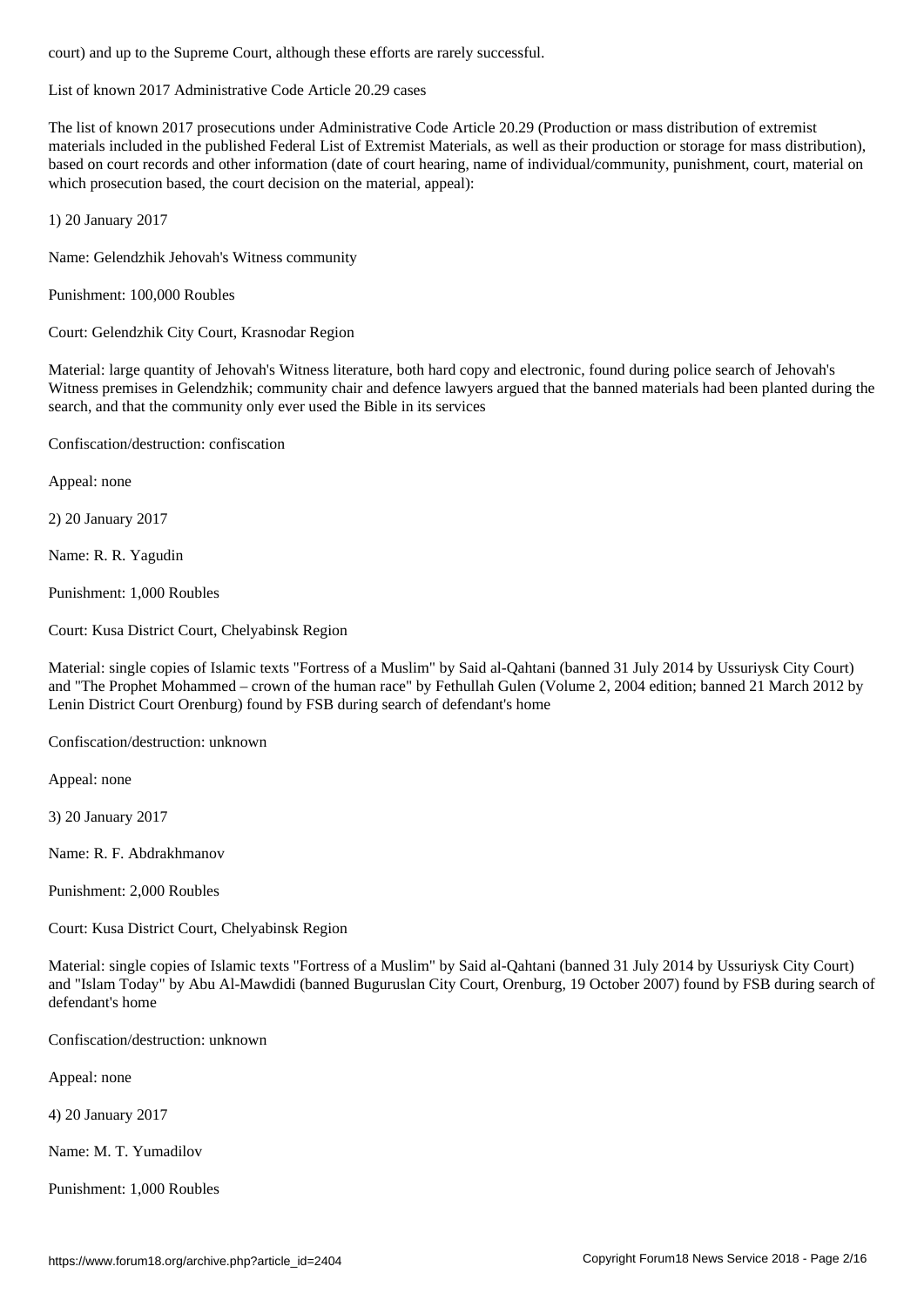Material: single copies of Islamic texts "Fortress of a Muslim" by Said al-Qahtani (banned 31 July 2014 by Ussuriysk City Court) and "The Prophet Mohammed – crown of the human race" by Fethullah Gulen (2 volumes, 2004 edition; banned 21 March 2012 by Lenin District Court Orenburg), found by FSB during search of defendant's home

Confiscation/destruction: unknown

Appeal: none

5) 20 January 2017

Name: E.M. Davlyatshin

Punishment: 1,000 Roubles

Court: Kusa District Court, Chelyabinsk Region

Material: single copy of Islamic texts "Fortress of a Muslim" by Said al-Qahtani (banned 31 July 2014 by Ussuriysk City Court) found by FSB during search of defendant's home

Confiscation/destruction: unknown

Appeal: none

6) 24 January 2017

Name: Yury Naydich, chair of Dzerzhinsk Jehovah's Witness community

Punishment: 4,000 Roubles

Court: Dzerzhinsk City Court, Nizhny Novgorod Region

Material: Jehovah's Witness texts "What can people hope for?" (2013 edition, banned 5 August 2014 by Kurgan Regional Court) and "How did life come about?" (2014 edition, banned 17 August 2016 by Serov District Court, Sverdlovsk Region) found in disabled toilets at Jehovah's Witnesses' premises during search by prosecutor's office officials – search "was carried out on the basis of a report from a citizen"; defendant insisted that the books did not belong to the community, which only used the Bible, and must have been planted

Confiscation/destruction: confiscation

Appeal: unsuccessful – 6 March 2017, Nizhny Novgorod Regional Court

7) 26 January 2017

Name: Kislovodsk Jehovah's Witness community

Punishment: 500,000 Roubles

Court: Kislovodsk City Court, Stavropol Region

Materials: 11 copies of Jehovah's Witness texts "What does the Bible really teach?", found during police search of community premises in connection with the theft of computer equipment from an office building – police had "operational information" that community chair A.G. Bagdasaryan had been involved in the crime; Bagdasaryan's home also searched

Confiscation/destruction: confiscation

Appeal: unsuccessful – 3 May 2017, Stavropol Regional Court

8) 27 January 2017

Name: Shamil Neverov, imam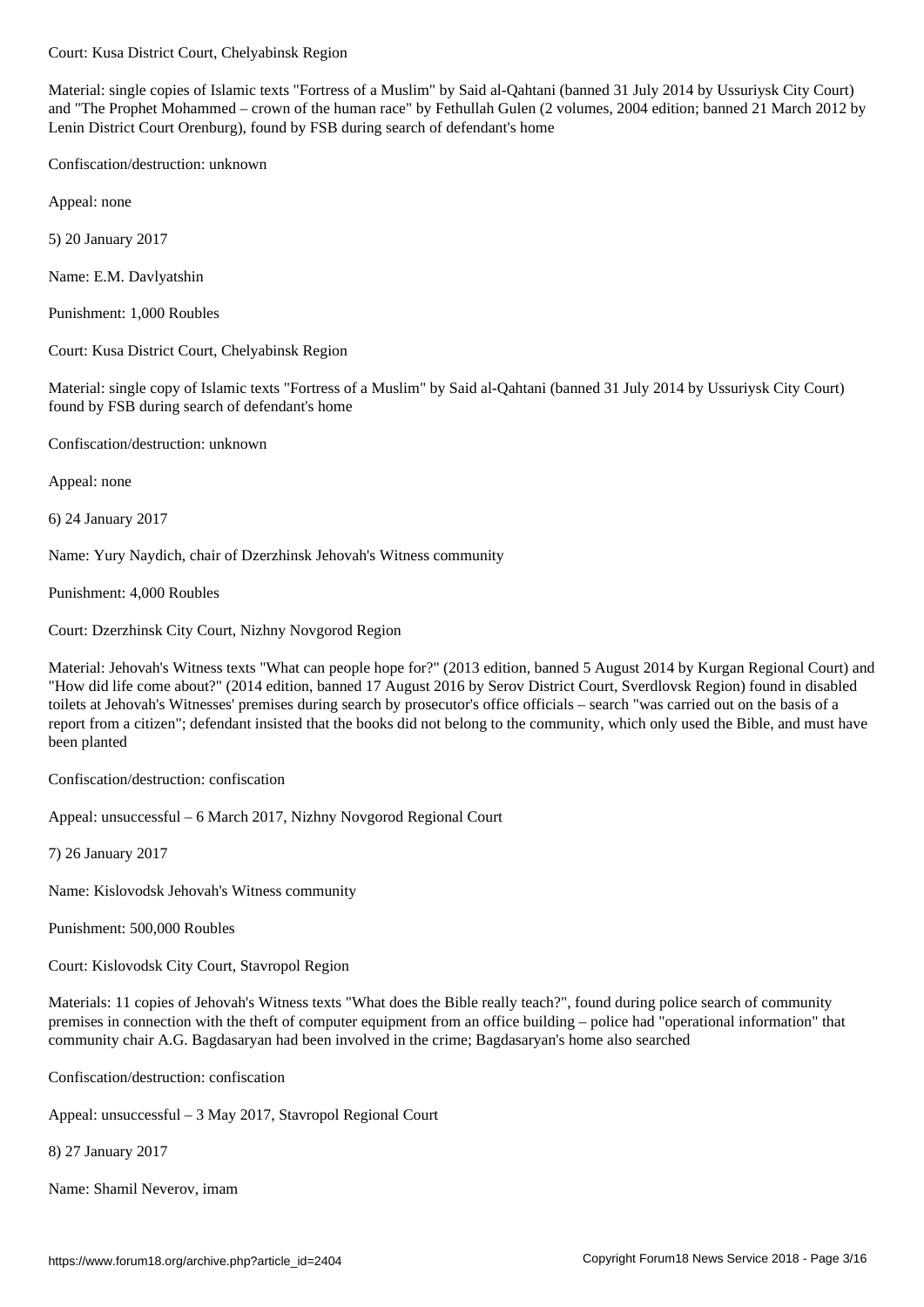Court: Spassk District Court, Penza Region

Material: single copy of Islamic text "Tasavvuf" by Osman Nuri Topbas (banned 21 March 2012 by Lenin District Court, Orenburg) found in library at mosque; unclear which state agency carried out search

Confiscation/destruction: destruction

Appeal: none

9) 27 January 2017

Name: M. N. Malova

Punishment: unknown fine

Court: Gelendzhik City Court, Krasnodar Region

Material: large quantity of Jehovah's Witness literature, both hard copy and electronic, found during police search of defendant's home

Confiscation/destruction: confiscation

Appeal: unsuccessful – 5 April 2017, Krasnodar Regional Court

10) 31 January 2017

Name: Andrei Yeliseyev, Jehovah's Witness community chair

Punishment: 5,000 Roubles

Court: Polyarny District Court, Murmansk Region

Material: unknown quantity of unspecified banned Jehovah's Witness literature seized during offcial search of Jehovah's Witness premises in Snezhegorsk; community members insisted the banned texts had been planted

Confiscation/destruction: destruction

Appeal: successful (reasons unknown) – 14 April 2017, Murmansk Regional Court

11) 31 January 2017

Name: Tula Jehovah's Witness community

Punishment: 120,000 Roubles

Court: Proletarian District Court, Tula

Material: same case as Labadze (below) – Jehovah's Witness literature including "What does the Bible really teach?" picked up by a person attending a service, at which people were allegedly encouraged to help themselves to books – the person later realised the texts were on the Federal List of Extremist Materials and reported this to the police, who inspected the building and found more literature; community chair claimed the banned books had been planted

Confiscation/destruction: confiscation

Appeal: unsuccessful – 4 April 2017, Tula Regional Court

12) 6 February 2017

Name: Gurami Labadze

Punishment: 3,000 Roubles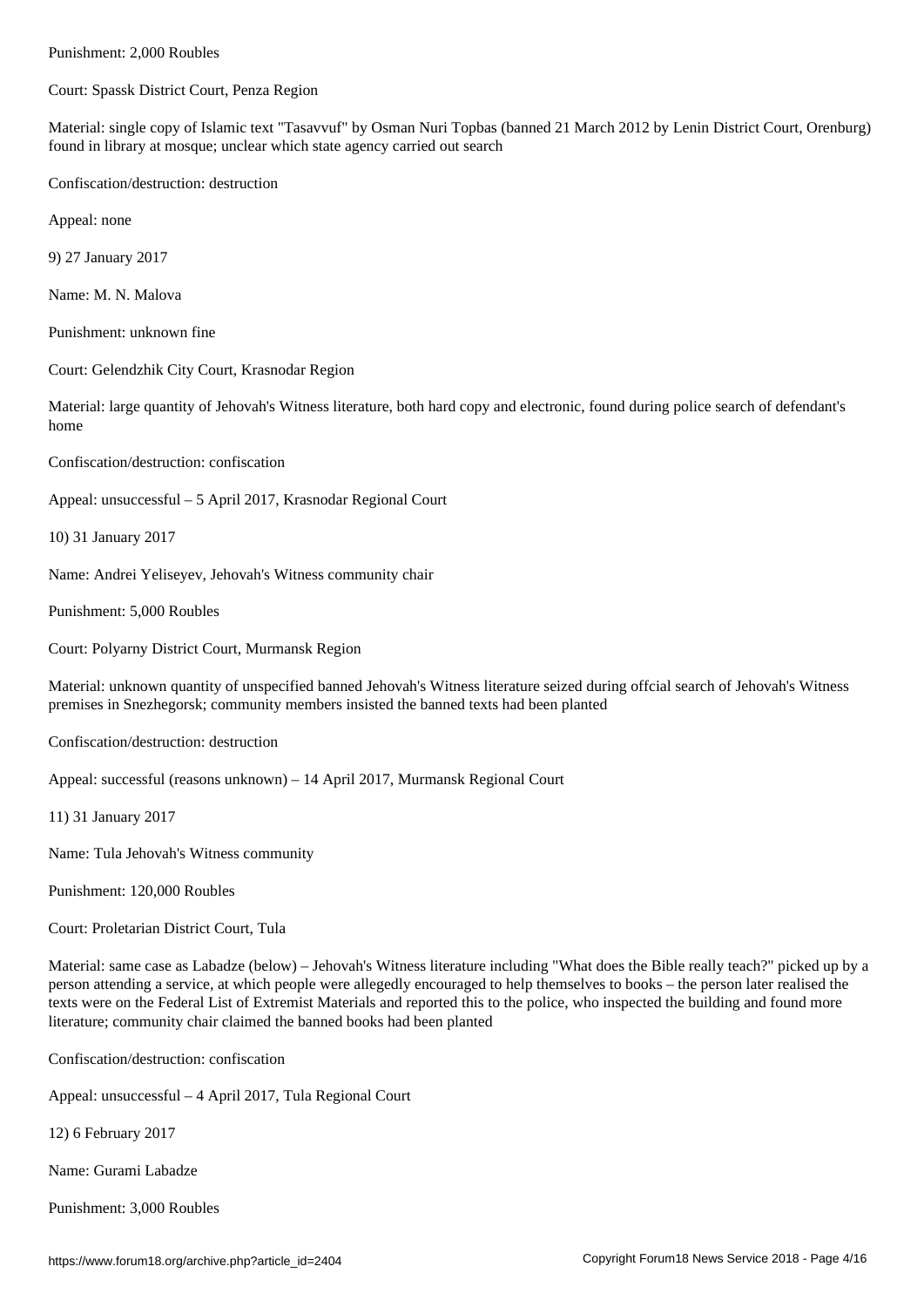Material: same case as Tula Jehovah's Witness community (above) – Jehovah's Witness literature including "What does the Bible really teach?" picked up by a person attending a service, at which people were allegedly encouraged to help themselves to books – the person later realised the texts were on the Federal List of Extremist Materials and reported this to the police, who inspected the building and found more literature; community chair claimed the banned books had been planted

Confiscation/destruction: confiscation

Court: Proletarian District Court, Tula

Appeal: unsuccessful – 4 April 2017, Tula Regional Court

13) 10 February 2017

Name: Petropavlovsk-Kamchatsky Jehovah's Witness community

Punishment: 200,000 Roubles

Court: Petropavlovsk-Kamchatsky City Court, Kamchatka Region

Material: three CDs containing electronic copies of Jehovah's Witness texts "What does the Bible really teach?" (banned 11 September 2009 by Rostov Regional Court) found during seven-hour raid on a Jehovah's Witness service; community members claim the discs were planted

Confiscation/destruction: destruction

Appeal: unsuccessful – 22 March 2017, Kamchatka Regional Court

14) 15 February 2017

Name: S.S. Abdurakhmanov, imam

Punishment: unknown fine

Court: Ilek District Court, Orenburg Region

Material: two unidentified Islamic texts, at least one of which is from the Risale-i Nur collection by Said Nursi (banned 21 May 2007 by Koptev District Court, Moscow) found on a table beside the entrance of a mosque during police inspection; defendant pointed out that all the mosque's books were gifts from visitors or had been brought from the community's old mosque; the banned books may have been there since before he took office, and he did not know they had been ruled extremist

Confiscation/destruction: confiscation

Appeal: none

15) 16 February 2017

Name: Yu. O. Nematov

Punishment: 1,000 Roubles

Court: Ivanovo District Court, Ivanovo Region

Material: Islamic text "Fortress of a Muslim" (edition unclear, but banned 31 July 2014 by Ussuriysk District Court, Primorye) found during inspection of Muslim prayer room by FSB and anti-extremism police; defendant – unofficial imam of the prayer room – claimed he did not know the book had been ruled extremist

Confiscation/destruction: destruction

Appeal: none

16) 22 February 2017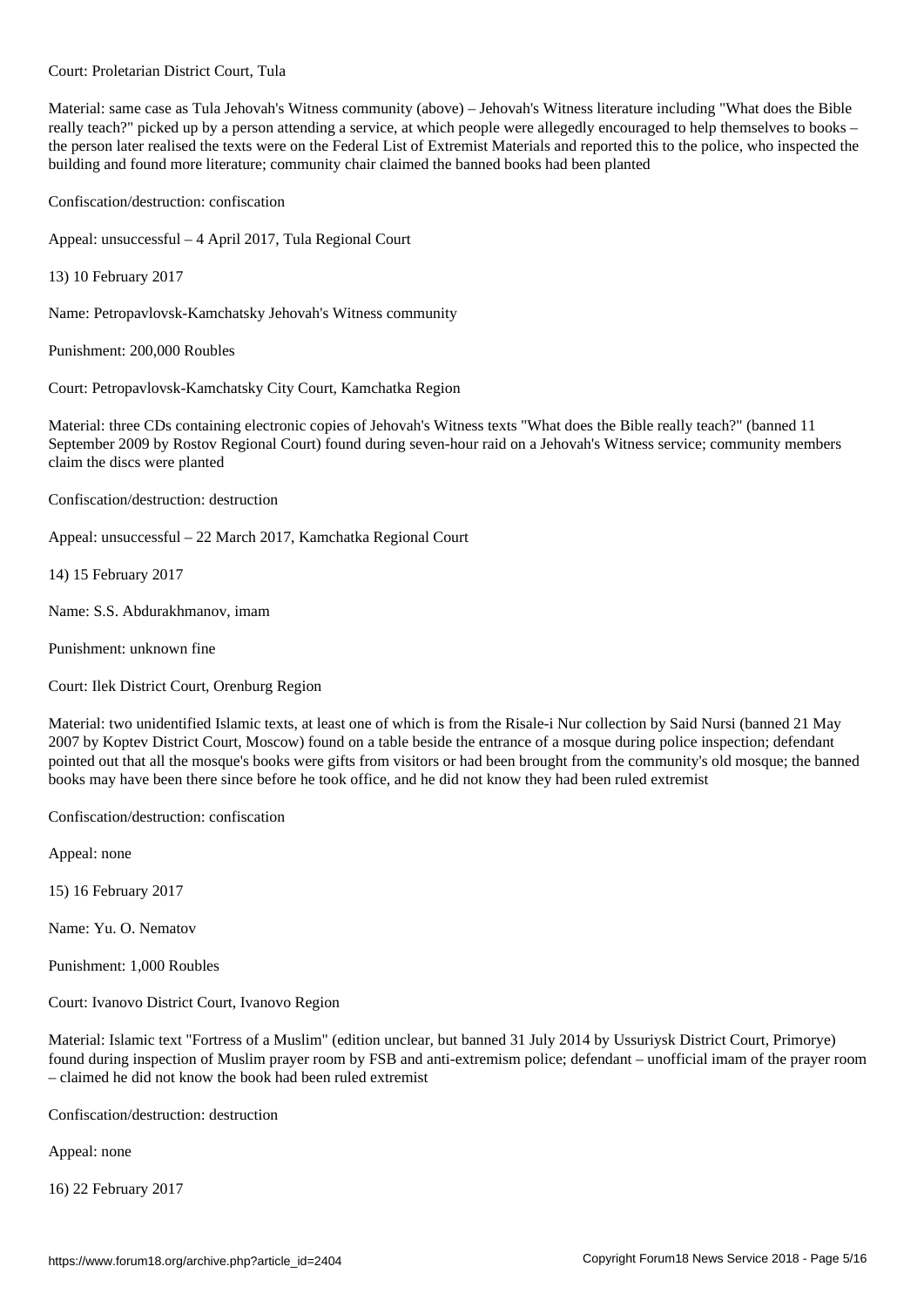Punishment: none – acquitted

Court: Volzhsky District Court, Samara

Material: Jehovah's Witness text "Worship the only true God" (banned 11 September 2009 by Rostov Regional Court) found on a table in a hallway during police search of a rehabilitation centre, in which officers conducted themselves "roughly and rudely", according to a staff member; search derived from a theft investigation; Sysoyev charged as director of the centre, but the centre is not a registered organisation and police presented no evidence of his position – therefore, judge decides he cannot be held legally responsible; Sysoyev is also an Evangelical Christian, not a Jehovah's Witness

Confiscation/destruction: destruction

Appeal: by prosecution, unsuccessful – 11 May 2017, Samara Regional Court

17) 9 March 2017

Name: Smolensk Jehovah's Witness community

Punishment: 100,000 Roubles

Court: Lenin District Court, Smolensk

Material: large quantity of Jehovah's Witness literature (both hard copy and electronic) seized in search of community members' home – the occupants allegedly handed it out to fellow residents and visitors

Confiscation/destruction: destruction (and deletion of digital material – but laptops and memory sticks to be returned)

Appeal: unsuccessful – 25 April 2017, Smolensk Regional Court; supervisory appeal unsuccessful – 5 June 2017

18) 20 March 2017

Name: R.I. Urusov

Punishment: 1500 Roubles

Court: Prikubansky District Court, Republic of Karachai-Cherkessiya

Material: Islamic text "Fortress of a Muslim" by Said al-Qahtani (2004 edition; banned 6 April 2015 by Kurgan City Court) found by anti-extremism police during search of defendant's home; defendant admitted sharing the book with acquaintances, knowing that it was on the Federal List of Extremist Materials

Confiscation/destruction: confiscation

Appeal: none

19) 23 March 2017

Name: Ayrat Nasyrov

Punishment: 1,000 Roubles

Court: Ketovo District Court, Kurgan Region

Material: 60 copies of Islamic texts including "Muhammad: may Allah bless and welcome him" by Safi al-Rahman al-Mubarakfuri (2008 edition, Ummah; banned by Primorsky District Court, St Petersburg, 19 April 2011) and "Three Foundations" by Mohammed Soleh (banned 31 July 2014 by Ussuriysk District Court, Primorye) found inside an unfinished wall in the loft of a prison mosque during an inspection by prison staff; according to the verdict, "during the inspection it was established that this literature belonged to [the defendant]", a prisoner in the labour camp; defendant explained that these were books which belonged to nobody in particular, which had not been inspected when prisoners' own books were checked in 2015 (as his were) – he had left them in the mosque, not knowing they had been ruled extremist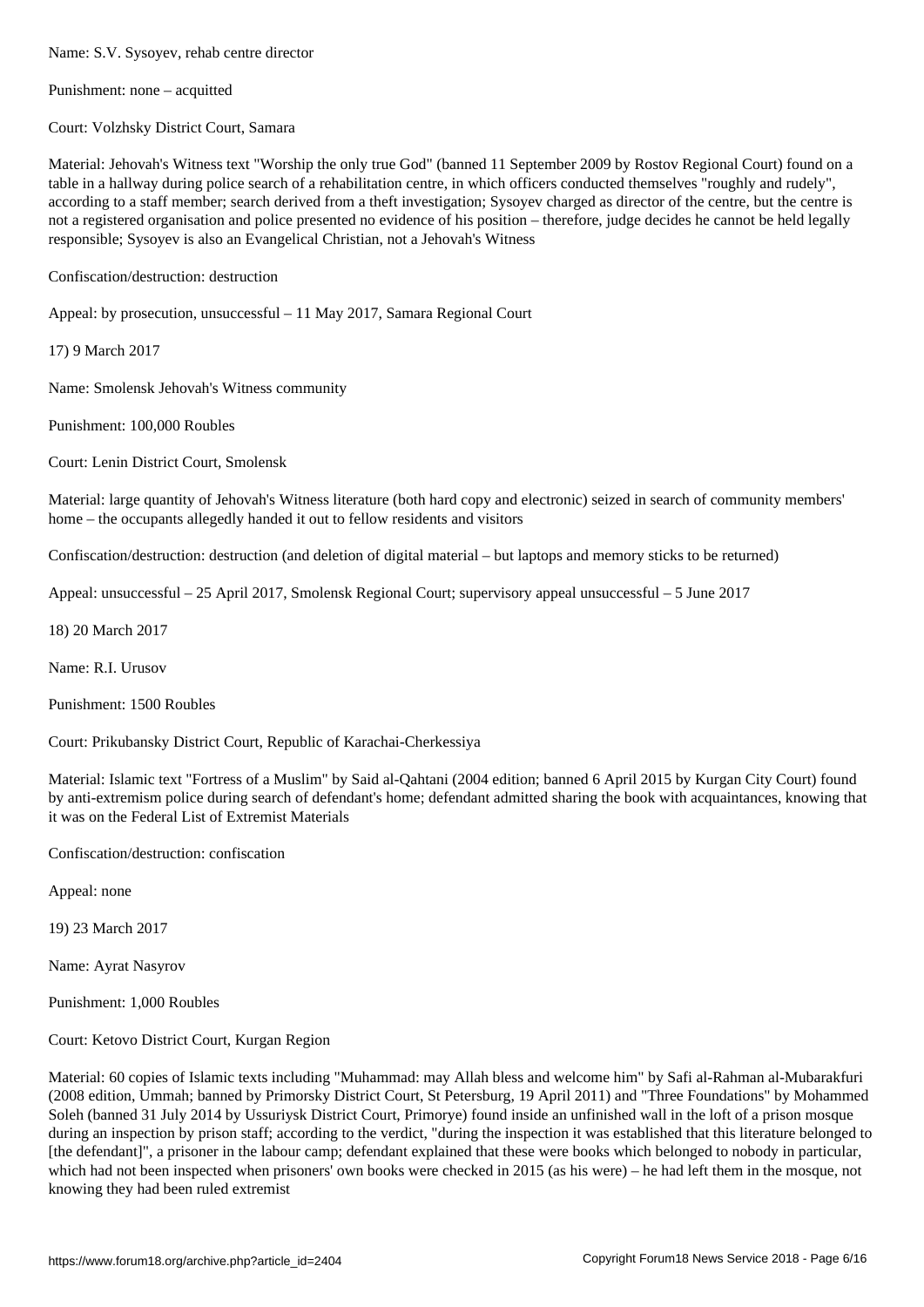Appeal: none

20) 27 March 2017

Name: L. V. Charskaya

Punishment: none – acquitted

Court: Central District Court, Sochi

Material: defendant accused of "mass distribution" of Jehovah's Witness text "What does the Bible really teach?" for giving a copy to an acquaintance; FSB raid on Jehovah's Witness premises also found banned literature; judge concludes that the defendant's actions were of a "one-off nature" and therefore did not constitute an offence

Confiscation/destruction: unknown

Appeal: by prosecution, partially successful, but case closed as time had run out – 1 June 2017, Krasnodar Regional Court

21) 6 April 2017

Name: A. A. Elderov

Punishment: none – acquitted

Court: Yakutsk City Court, Republic of Sakha-Yakutiya

Material: Islamic text "Fortress of a Muslim" by Said al-Qahtani (2007 edition, Ummah; banned 21 March 2012 by Lenin District Court, Orenburg) found in unspecified circumstances – defendant is acquitted on the basis of this edition's removal from the Federal List of Extremist Materials

Confiscation/destruction: neither – returned to defendant

Appeal: none

22) 10 April 2017

Name: Ruslan Dzhumayev

Punishment: 1,000 Roubles

Court: Neverkino District Court, Penza Region

Materials: single copy of Islamic text "Fortress of a Muslim" by Said al-Qahtani (banned 31 July 2014 by Ussuriysk City Court) seized by FSB officers when they arrested the defendant photocopying it at the village council building; defendant explained he had bought the book at a mosque bookshop in Volsk in Saratov Region in 2009 (ie. before it was banned) and kept it and read it to friends, despite knowing it was on the Federal List of Extremist Materials

Confiscation/destruction: destruction

Appeal: none

23) 12 April 2017

Name: Anatoly Lyashenko, chair of Astrakhan Jehovah's Witness community

Punishment: 1,000 Roubles

Court: Kirov District Court, Astrakhan

Material: Jehovah's Witness literature – same case as Astrakhan Jehovah's Witness community (below)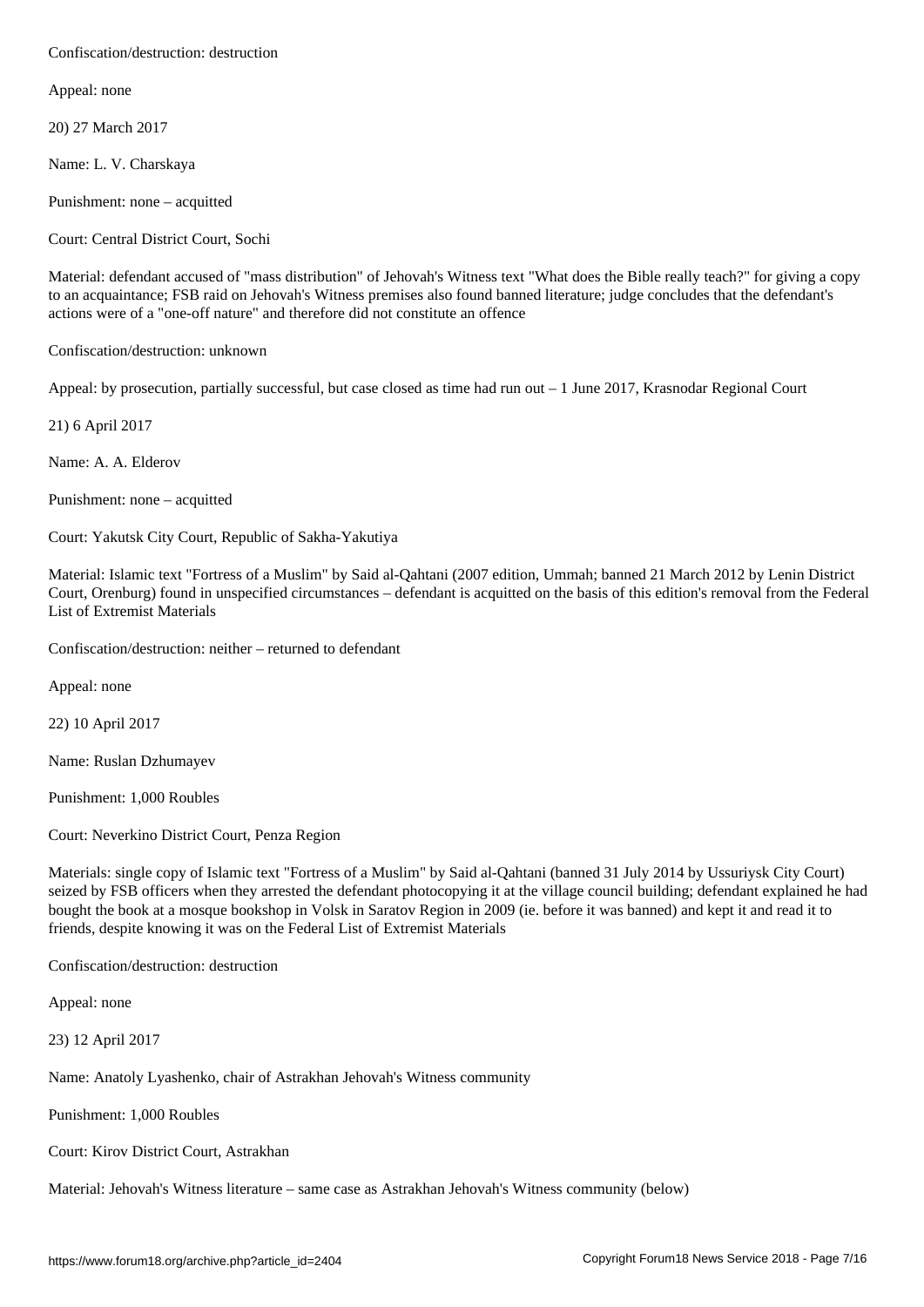Appeal: supervisory appeal unsuccessful – 22 August 2017, Astrakhan Regional Court

24) 12 April 2017

Name: Astrakhan Jehovah's Witness community

Punishment: 100,000 Roubles

Court: Kirov District Court, Astrakhan

Material: same case as Lyashenko (above) – Jehovah's Witness literature "How to develop a close relationship with God", "How to achieve happiness in life", and "What you need to know about God and his meaning" (quantities not specified) found during search of community's premises by anti-extremism police

Confiscation/destruction: confiscation

Appeal: supervisory appeal unsuccessful – 18 August 2017, Astrakhan Regional Court

25) 12 April 2017

Name: Central Jehovah's Witness community, Nizhny Novgorod

Punishment: 50,000 Roubles

Court: Avtozavodsky District Court, Nizhny Novgorod

Material: single copy of Jehovah's Witness text "How to achieve happiness in life?" (banned 5 August 2014 by Kurgan Regional Court) – details unknown

Confiscation/destruction: confiscation

Appeal: unsuccessful – 6 July 2017, Nizhny Novgorod Regional Court

26) 20 April 2017

Name: Grigory Dzhumabayev

Punishment: 1500 Roubles

Court: Kaluga District Court, Kaluga Region

Material: defendant observed by anti-extremism police leaving several items of Jehovah's Witness literature, including "Jehovah's Witnesses: Who are they? What do they believe?" (2,000 edition; banned 11 September 2009 by Rostov Regional Court), in a mini-library on the street

Confiscation/destruction: unknown

Appeal: none

27) 21 April 2017

Name: K. Yu. Osokin

Punishment: 2,000 Roubles

Court: Shpakovsky District Court, Stavropol District

Material: 20 copies of Jehovah's Witness text "What does the Bible really teach?" and one copy of "The greatest person who ever lived" found during FSB and anti-extremism police search of defendant's home; defendant denied possessing extremist literature and claimed it had been planted by the officers carrying out the search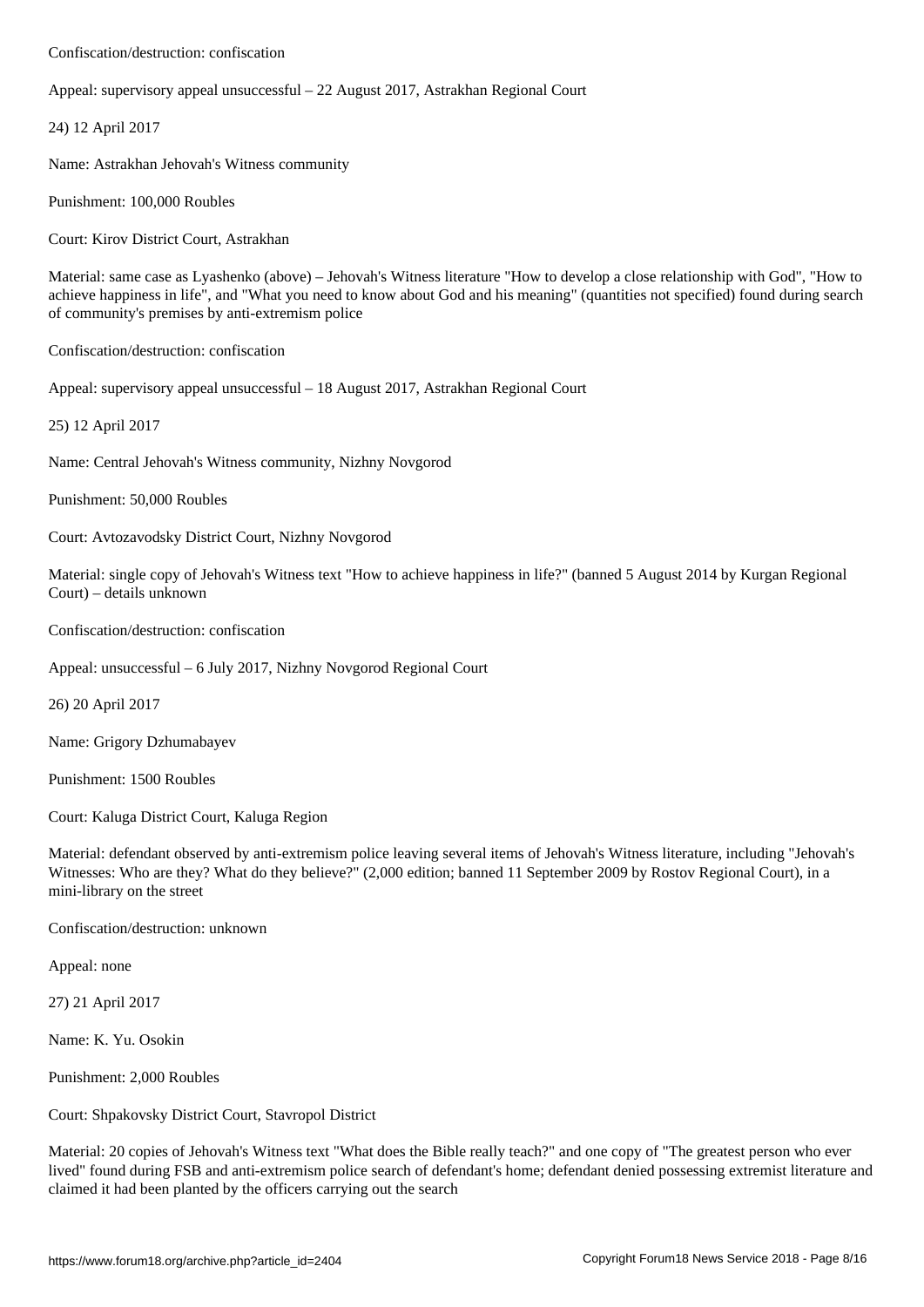Appeal: none

28) 4 May 2017

Name: B. B. Rakhmatullin

Punishment: 1,000 Roubles

Court: Krasnoarmeysk District Court, Chelyabinsk Region

Material: single copy of Islamic text "Fortress of a Muslim" by Said al-Qahtani (edition unclear; banned 31 July 2014 by Ussuriysk City Court, Primorye) found during police search of a Muslim prayer room; unclear how ownership was attributed to defendant – defendant admitted the book was his but denied knowing it had been ruled extremist

Confiscation/destruction: confiscation

Appeal: none

29) 5 May 2017

Name: A.A. Akhmadkulov

Punishment: 1,000 Roubles

Court: Nizhnevartovsk City Court, Khanty-Mansi Autonomous District

Material: Islamic texts "Foundations of faith in the light of the Koran and Sunnah", by Salih al-Suheymi, Abd al-Razzaq al-Badar, and Ibrahim al-Ruheyli (2nd edition, 2006, Ummah; banned 16 February 2015 by Kurgan City Court); "Fortress of a Muslim" by Said al-Qahtani (3rd edition, 2009, Ummah; banned 16 February 2015 by Kurgan City Court) found during police search of a prayer room at Tashkent café in Nizhnevartovsk; defendant explained he had only recently taken over as manager of the café and had not noticed what visitors may have left behind in the prayer room

Confiscation/destruction: confiscation

Appeal: none

30) 22 May 2017

Name: U. N. Aminov

Punishment: 2 days' arrest

Court: Artyomovsky City Court, Sverdlovsk Region

Material: defendant gave Islamic text "Fortress of a Muslim" (edition unclear, but banned 31 July 2014 by Ussuriysk District Court, Primorye) to two fellow Tajik citizens at the bakery where they all work, using the book "for the mass dissemination of radical Islamic ideas among Muslims", according to the FSB, who conducted a search of the bakery; judge imposed administrative arrest because of defendant's financial position

Confiscation/destruction: confiscation

Appeal: none

31) 23 May 2017

Name: A.A. Kozlov

Punishment: none – statute of limitations expired

Court: Slobodskoy District Court, Kirov Region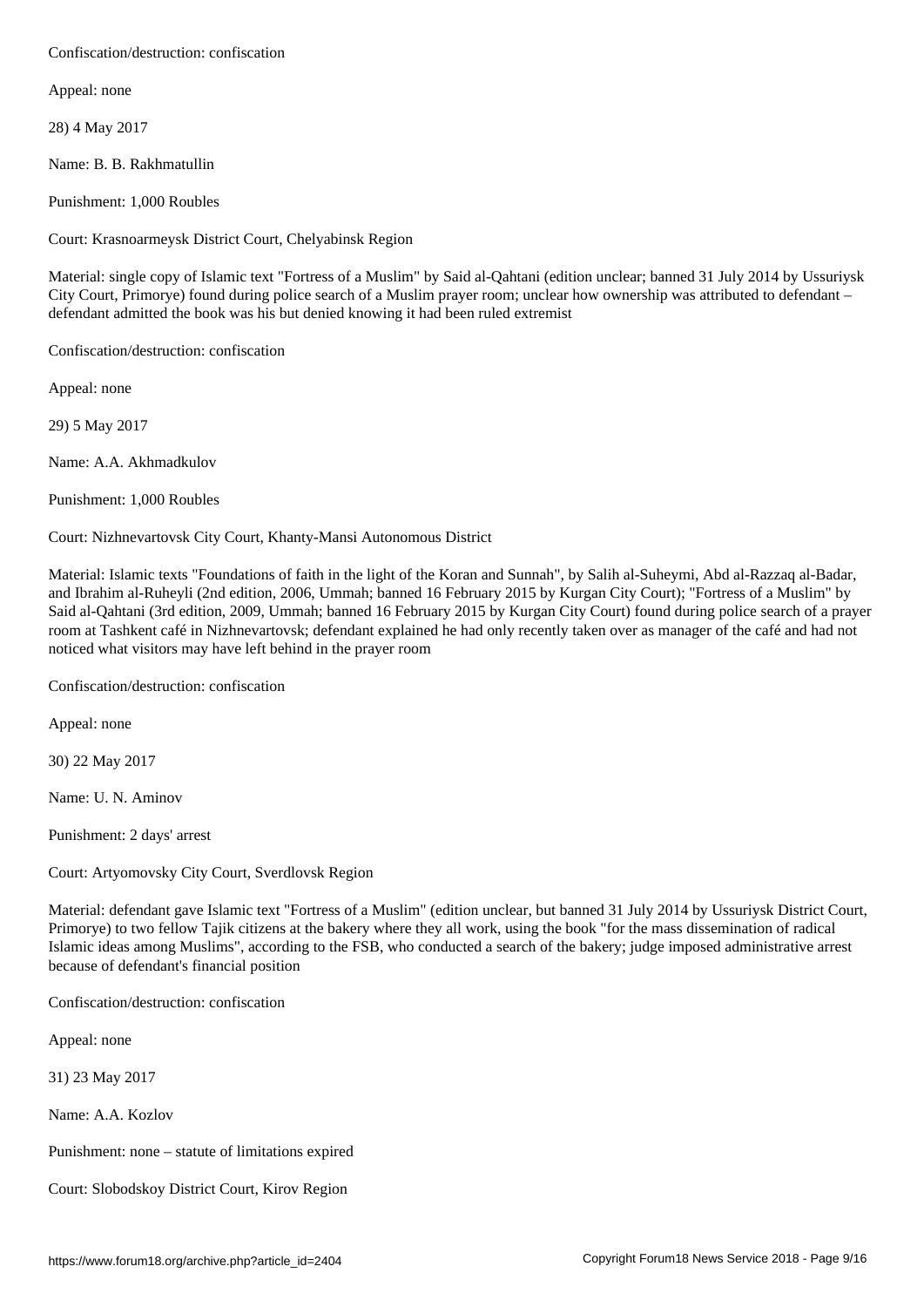Confiscation/destruction: n/a

Appeal: none

32) 31 May 2017

Name: Sergei Baldanov

Punishment: 3,000 Roubles

Court: Khostinsky District Court, Sochi

Material: single copy of Falun Gong text "Falun Dafa in the World" (banned 27 October 2011 by Pervomaysky District Court, Krasnodar) seized by FSB at Falun Gong event in Frunze Park, Sochi; defendant organised the event, and admitted having given the book to several people in turn so that they could study and understand Falun Gong practice

Confiscation/destruction: confiscation

Appeal: unsuccessful – 9 August 2017, Krasnodar Regional Court

33) 5 June 2017

Name: Sergei Tuguzhekov

Punishment: 2,000 Roubles

Court: Abakan City Court, Republic of Khakasiya

Material: Falun Gong text "Chzhuan Falun" (banned 27 October 2011 by Pervomaysky District Court, Krasnodar) – defendant voluntarily gave up a copy of the text, which he used for teaching at a Falun Gong school, to police after he had discovered it had been ruled extremist

Confiscation/destruction: confiscation

Appeal: unsuccessful – 5 July 2017, Supreme Court of the Republic of Khakasiya

34) 9 June 2017

Name: Kh. Kh. Galimova

Punishment: 1,000 Roubles

Court: Belokataysky Interdistrict Court, Republic of Bashkortostan

Material: single copy of Islamic text "Fortress of a Muslim" by Said al-Qahtani (unspecified edition; appears to be one banned on 31 July 2014 by Ussuriysk District Court, Primorye) found by FSB on a bookshelf in the living room of defendant's home, ie. "in a visible place, with which a third party may become acquainted"; defendant claimed she did not know the book had been ruled extremist, that it was for her personal use, and that no other person came into her home

Confiscation/destruction: destruction

Appeal: none

35) 19 June 2017

Name: G. T. Gadzhimagomedov

Punishment: 1,000 Roubles

Court: Soviet District Court, Makhachkala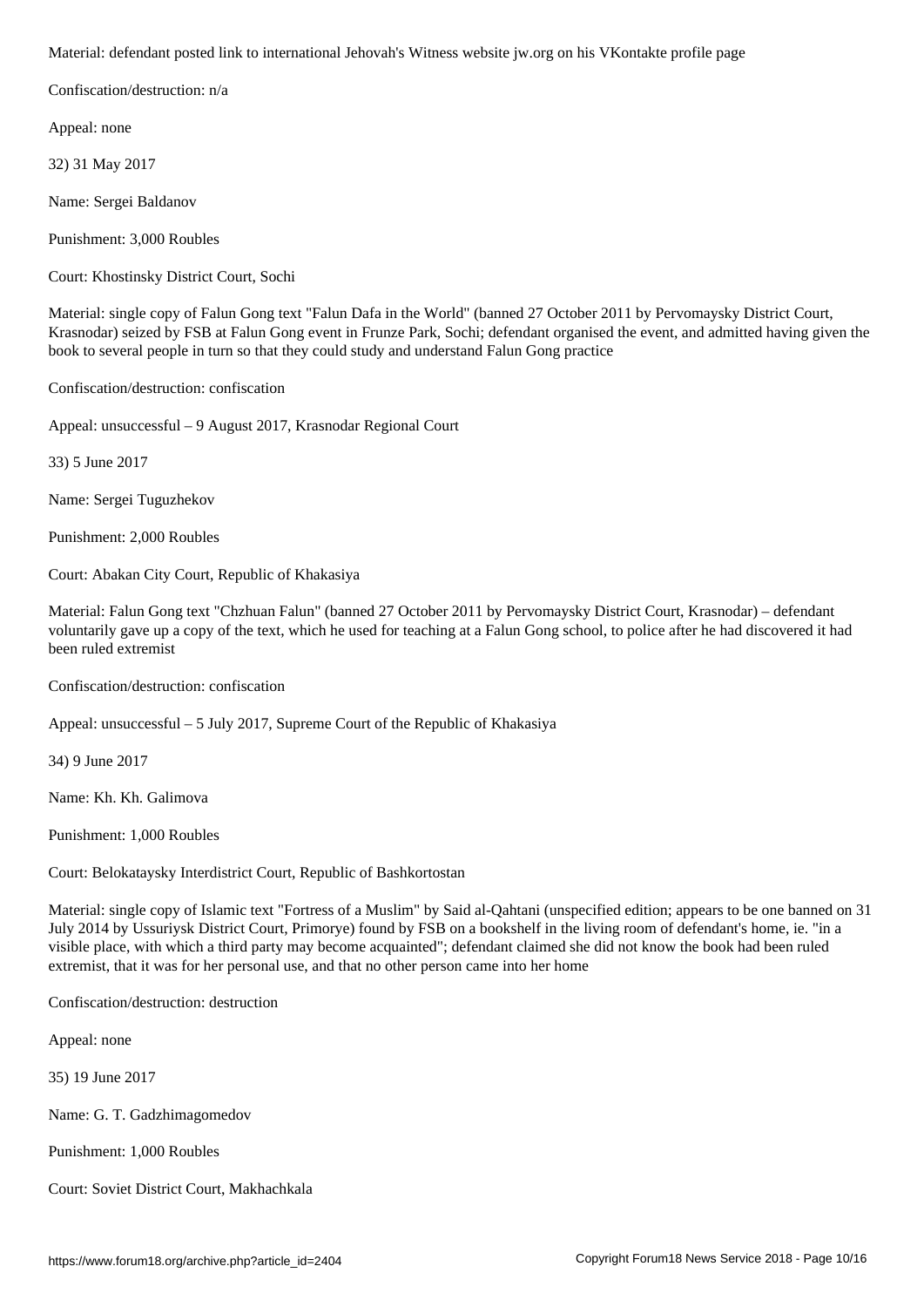(banded 16 May 2015 by Court, Court, Kirov Region), "Three Foundations" by Mohammed Soleh (banned 31 July 2014 by Ussuriysk District Court, Primorye), "Truths of the Eternity of the Soul" (2,000 edition; banned 21 May 2007 by Koptev District Court, Moscow) from the Risale-I Nur collection by Said Nursi, and "A Guide for Youth" (edition unspecified), also from the Risale-I Nur collection by Said Nursi – found by anti-extremism police at a Muslim shop inside the Atrium shopping centre in Makhachkala; shopkeeper denied knowing the books had been ruled extremist; police seized a total of 368 books from the shop – judge ordered all others to be returned

Confiscation/destruction: confiscation

Appeal: none

36) 21 June 2017

Name: R. Kh. Rakhmangulov

Punishment: 1,000 Roubles

Court: Salavatsky Interdistrict Court, Republic of Bashkortostan

Material: single copy of Islamic text "Fortress of a Muslim" (edition unspecified) found at defendant's home by FSB; defendant admitted owning the book, but insisted that it as for his own personal use and he had never given it to anybody else

Confiscation/destruction: destruction

Appeal: successful (on grounds that owning one copy does not constitute "mass distribution" – book still destroyed) – 16 August 2017, Supreme Court of the Republic of Bashkortostan

37) 13 July 2017

Name: I.O. Dzhumayev

Punishment: 2,000 Roubles

Court: Yegoryevsk City Court, Moscow Region

Material: Islamic text "Fortress of a Muslim" (3rd edition, 2011, Umma – banned 22 August 2016 by Soviet District Court, Ulan-Ude) found in defendant's room at an aviation technical college during inspection by FSB and Moscow Air and Water Transport Prosecutor's Office; defendant is a Tajik citizen – did not know the book had been ruled extremist and explained it had been given to him as a gift

Confiscation/destruction: unknown

Appeal: none

38) 4 August 2017

Name: Artur Mukhutdinov, chair of the Spiritual Administration of Muslims of Sverdlovsk Region (Urals Mukhtasibat)

Punishment: 2,000 Roubles

Court: Railway District Court, Yekaterinburg

Material: same case as below – Islamic texts including "Faith and Man" (2,000 edition) from Risale-i Nur collection by Said Nursi (banned 21 May 2007 by Koptev District Court, Moscow) found in a bookcase in a prayer room; search carried out by FSB "in order to verify incoming operational information about the storage of extremist literature"; organisation chair argued that the books did not belong to it – the prayer room had been provided to the organisation for free use, was not owned by it, and was accessible to anybody; defence pointed out that the imam performs his own systematic inspections to ensure no extremist literature is present

Confiscation/destruction: destruction

Appeal: unsuccessful – 17 October 2017, Sverdlovsk Regional Court; supervisory appeal unsuccessful – 11 December 2017, Sverdlovsk Regional Court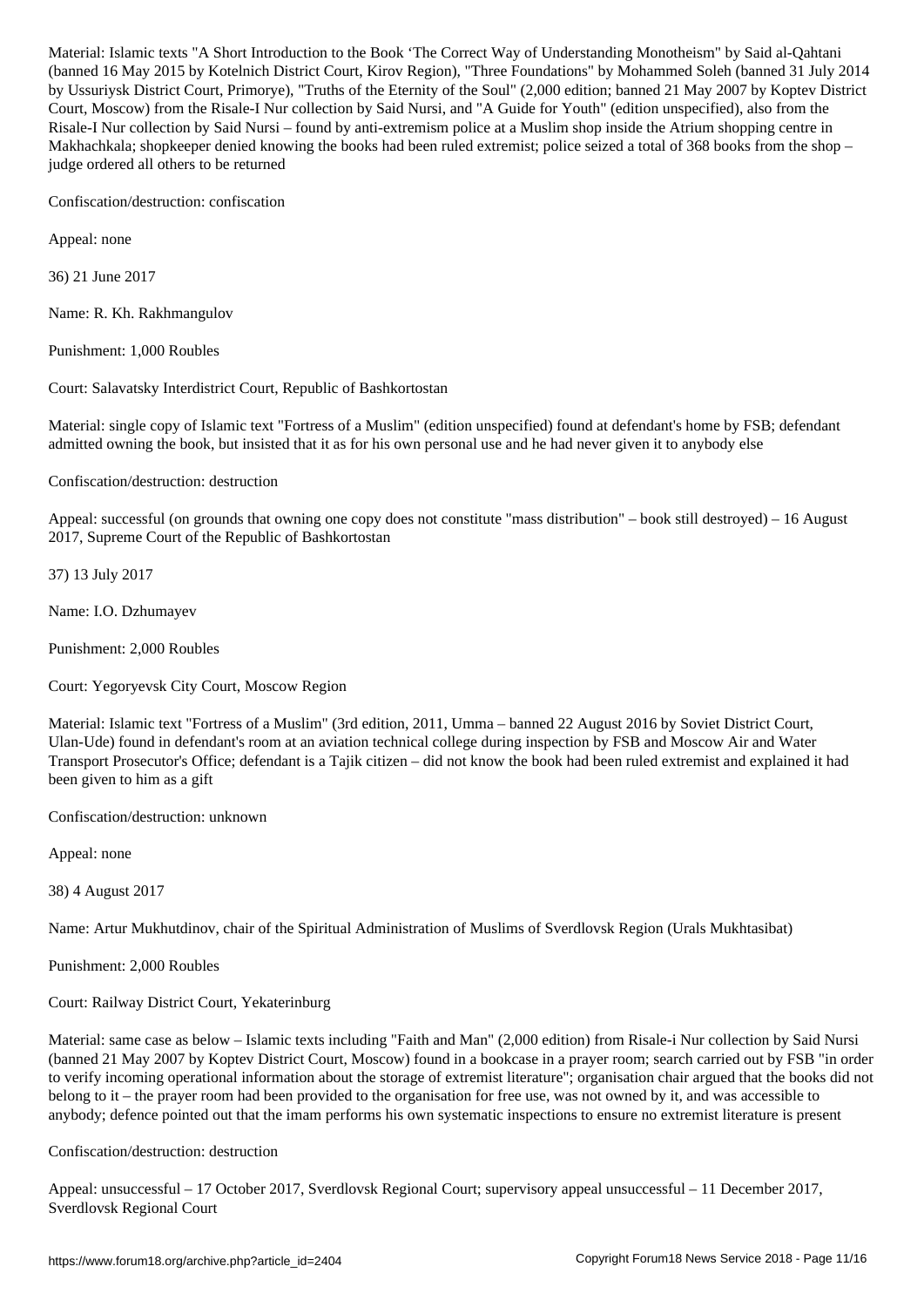Name: Spiritual Administration of Muslims of Sverdlovsk Region (Urals Mukhtasibat)

Punishment: 50,000 Roubles

39) 4 August 2017

Court: Railway District Court, Yekaterinburg

Material: same case as above – Islamic texts including "Faith and Man" (2,000 edition) from Risale-i Nur collection by Said Nursi (banned 21 May 2007 by Koptev District Court, Moscow) found in a bookcase in a prayer room; search carried out by FSB "in order to verify incoming operational information about the storage of extremist literature"; organisation chair argued that the books did not belong to it – the prayer room had been provided to the organisation for free use, was not owned by it, and was accessible to anybody; defence pointed out that the imam performs his own systematic inspections to ensure no extremist literature is present

Confiscation/destruction: destruction

Appeal: unsuccessful – 17 October 2017, Sverdlovsk Regional Court; supervisory appeal unsuccessful – 14 December 2017, Sverdlovsk Regional Court

40) 24 August 2017

Name: M. Kh. Fakhrutdinov

Punishment: none – statute of limitations expired

Court: Kunashak District Court, Chelyabinsk

Material: Islamic literature including "Fortress of a Muslim" (unspecified edition, apparently banned 31 July 2014 by Ussuriysk District Court, Primorye) and "The Life of the Prophet, May Allah Bless and Welcome Him" by Al-Mubarakfuri Safi ar-Rahman (2008 Ummah edition, banned 21 March 2012 by Lenin District Court, Orenburg) found in defendant's home during search by prosecutor's office staff; defendant argued that he had not known the books had been ruled extremist, the books had been freely available in a shop, and that because of his old age, he did not use computers and so could not look at the Federal List of Extremist Materials; defendant's daughter argued that the presence of the books on her father's bookshelf did not prove intent to distribute; judge closed case as more than two months had passed since the search

Confiscation/destruction: destruction

Appeal: none

41) 24 August 2017

Name: I.Z. Usmanov, community director

Punishment: 2,000 Roubles

Court: Kumertau City Court, Republic of Bashkortostan

Material: three copies of Islamic text "Muhammad is the Greatest of All, Muhammad is the Messenger of Allah" (publication year unknown, Office for the Promotion, Advocacy, and Education of Ethnic Minorities in Rabwah District) by Abdurrahman bin Abdulkarim Al-Sheha (banned 4 April 2016 by Kalinin District Court, Tyumen) found "openly accessible" on a bookshelf in the women's prayer room of a mosque during prosecutor's office inspection; defendant is the director of the local Muslim religious organisation

Confiscation/destruction: confiscation

Appeal: none

42) 31 August 2017

Name: Kasim Bizyayev, imam

Punishment: 3,000 Roubles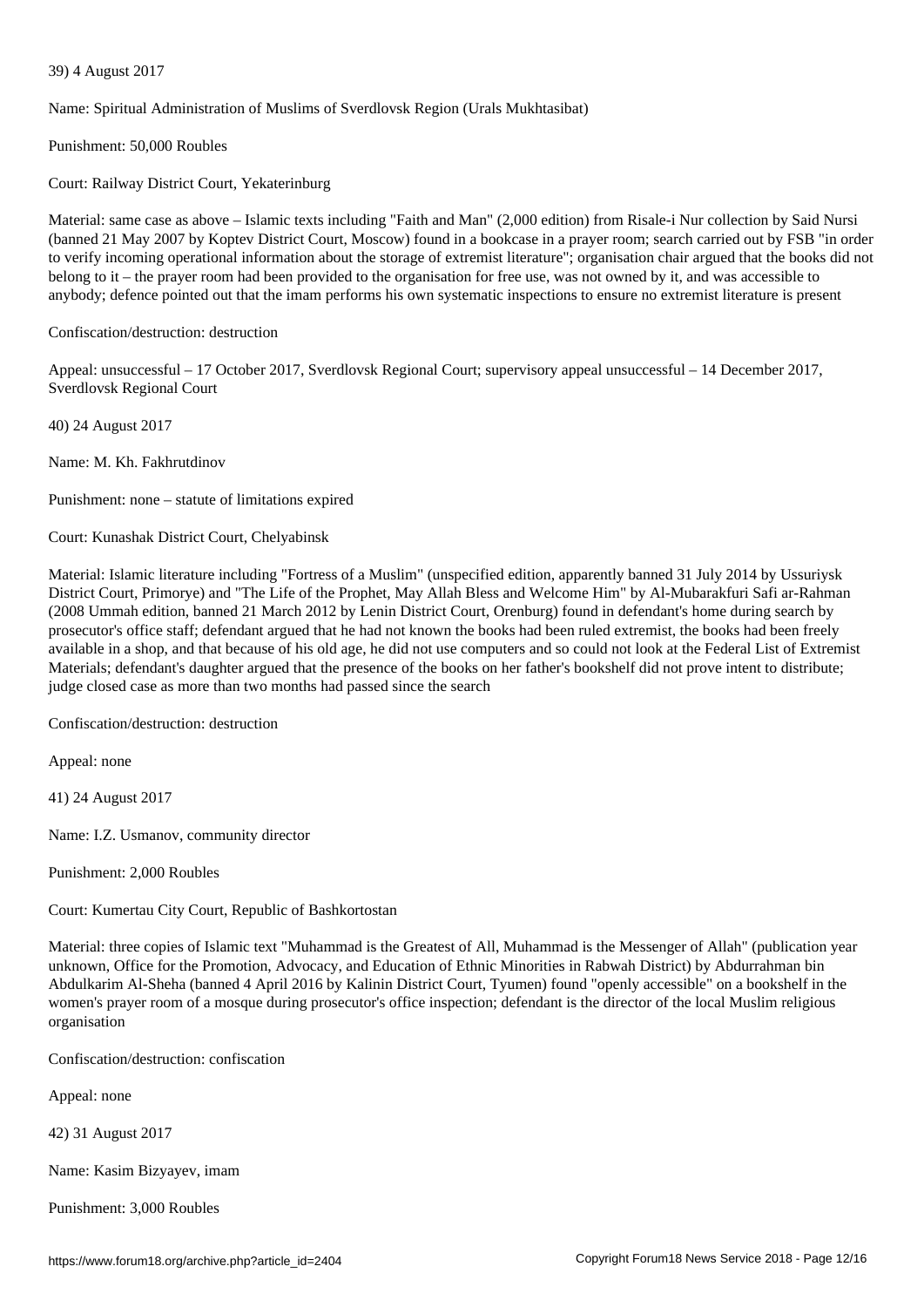Material: single copy of Islamic text "The Values of Ramadan" by Muhammad Zakariya Kandahlawi (banned 29 December 2014 by Norilsk City Court, Krasnoyarsk Region) found during prosecutor's office inspection of the Yalkin Uram mosque in Oktyabrskoye village; officials found the book "freely accessible" on shelves in the prayer room, "among religious literature intended for distribution and study by parishioners"; defendant claimed he did not know how the book entered the mosque – it may have been brought by visitors; defendant pointed out that parishioners were not allowed to take books from the mosque and could only study them on the premises

Confiscation/destruction: destruction

Court: Neverkino District Court, Penza Region

Appeal: unsuccessful – 26 October 2017, Penza Regional Court

43) 8 September 2017

Name: Yu. A. Gafarova

Punishment: 1,000 Roubles

Court: Sibay City Court, Republic of Bashkortostan

Material: Islamic video "Wonders of the Koran" (banned 7 April 2011 by Nefteyugansk City Court, Khanty-Mansi Autonomous Region) uploaded to defendant's VKontakte profile page; defendant denied knowing the film had been ruled extremist and had now deleted it

Confiscation/destruction: n/a

Appeal: none

44) 22 September 2017

Name: K.E. Kovalchuk

Punishment: 2,000 Roubles

Court: Privolzhsky District Court, Astrakhan Region

Material: text of Islamic publications "The Way to the Koran" (2003, Abilov, Zeynalov, and Sons) by Elmir Kuliyev (banned 12 July 2012 by Kuybyshev District Court, Omsk) and "The Life of the Prophet, May Allah Bless and Welcome Him" by Al-Mubarakfuri Safi ar-Rahman (2008 Ummah edition, banned 21 March 2012 by Lenin District Court, Orenburg) uploaded to defendant's VKontakte profile page

Confiscation/destruction: n/a

Appeal: none

45) 4 October 2017

Name: Elvira Zagidullina

Punishment: unknown fine

Court: Karmaskaly Inter-district Court, Republic of Bashkortostan

Material: two Jehovah's Witness books (titles redacted – appear to have been banned by Rostov Regional Court on 11 September 2009) found in Sakhayevo village library during prosecutor's office inspection; librarian explained they had been donated to the library

Confiscation/destruction: destruction

Appeal: none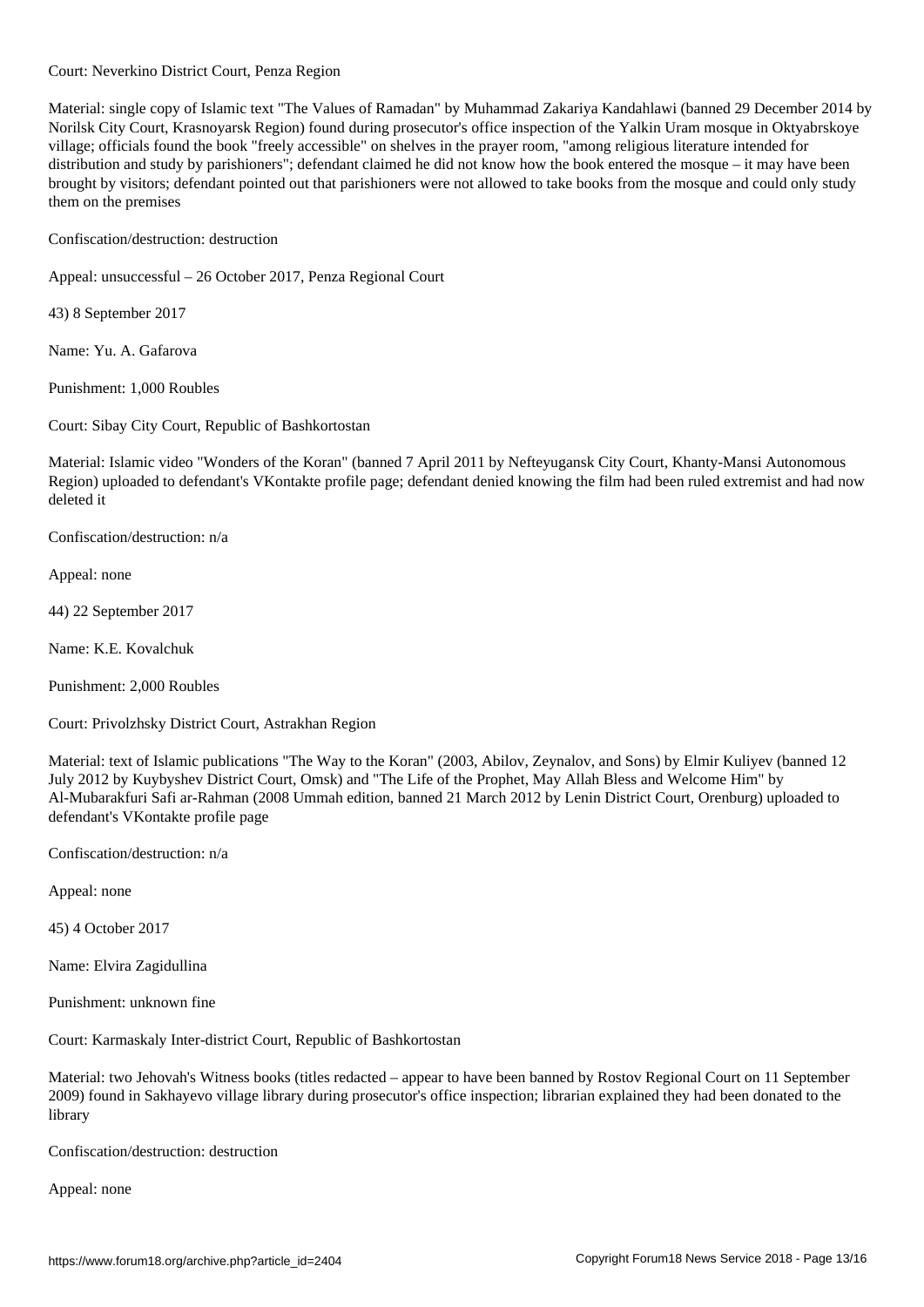Name: A.G. Tokmakov

Punishment: 1,000 Roubles

Court: Verkhnekamsk District Court, Kirov Region

Material: Islamic text "General Introduction to Islam" by Sheikh Ali al-Tantawi (banned 24 November 2010 by Maykop City Court, Republic of Adygeya) found by guards on labour camp prisoner – defendant accused of giving it to fellow inmates in the exercise yard

Confiscation/destruction: destruction

Appeal: none

47) 19 October 2017

Name: D.M. Akmedov

Punishment: 1,000 Roubles

Court: Lenin District Court, Astrakhan

Material: text of Islamic publication "The Life of the Prophet, May Allah Bless and Welcome Him" by Al-Mubarakfuri Safi ar-Rahman (banned 19 April 2011 by Primorsky District Court, St Petersburg) uploaded to defendant's VKontakte profile page; defendant denied knowing the book had been ruled extremist

Confiscation/destruction: n/a

Appeal: none

48) 24 October 2017

Name: M.M. Kabirov

Punishment: 1,000 Roubles

Court: Beloretsk City Court, Republic of Bashkortostan

Material: Islamic video "Wonders of the Koran" (banned 7 April 2011 by Nefteyugansk City Court Khanty-Mansi Autonomous Region) uploaded onto defendant's VKontakte profile page; defendant admitted the upload, but denied knowing the video had been ruled extremist, and claimed he deleted the video a day later

Confiscation/destruction: n/a

Appeal: none

49) 24 October 2017

Name: M.M. Kartoyeva

Punishment: 1,000 Roubles

Court: Magas District Court, Republic of Ingushetiya

Material: two copies of Islamic text "Fortress of a Muslim" (edition unspecified – one of two banned on 31 July 2014 by Ussuriysk District Court, Primorye) found by anti-extremism police on a market stall in Nazran

Confiscation/destruction: destruction

Appeal: none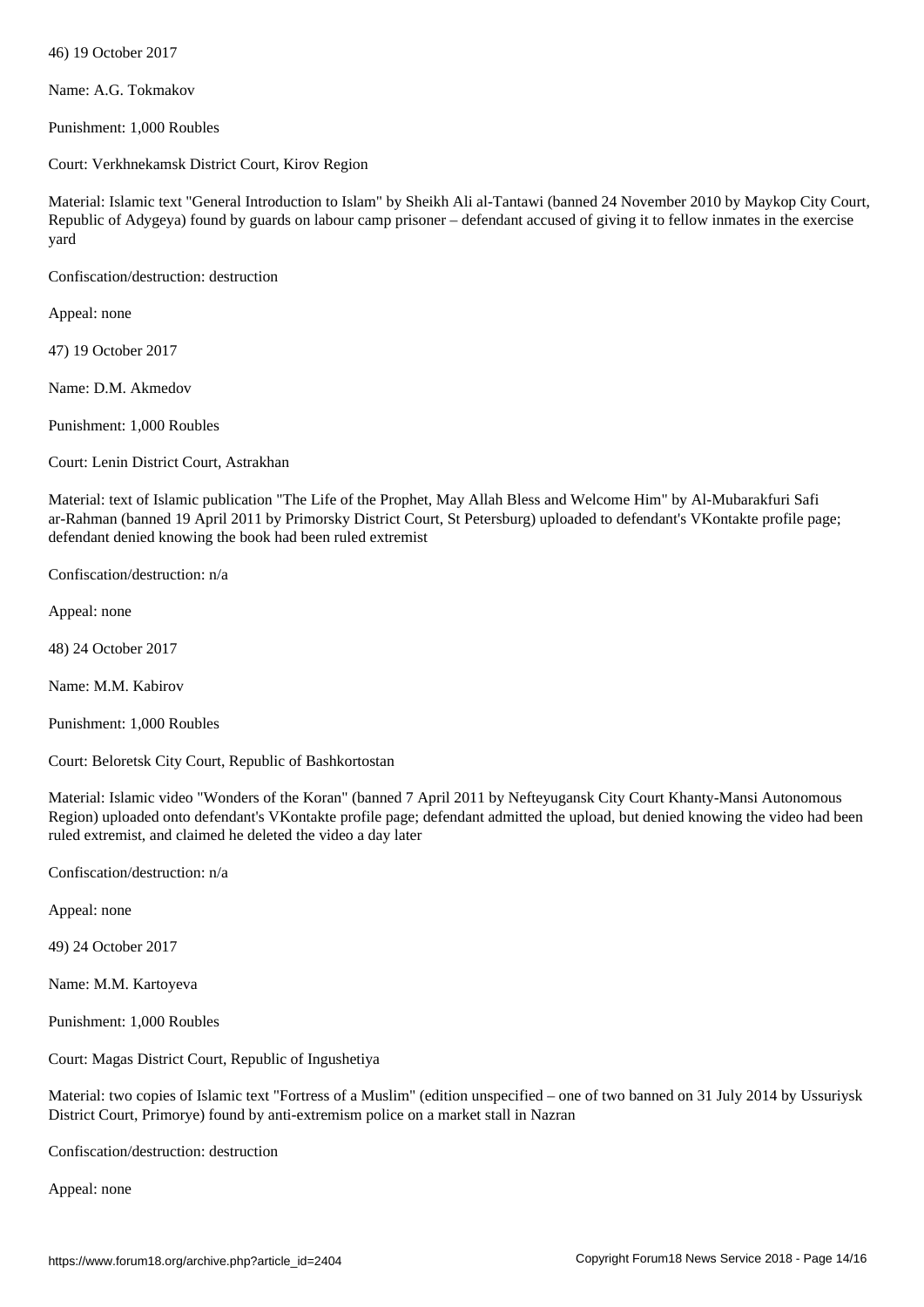Name: A.I. Akhmadeyev

Punishment: 2,000 Roubles

Court: Uchaly District Court, Republic of Bashkortostan

Material: Islamic video "Wonders of the Koran" (banned 7 April 2011 by Nefteyugansk City Court, Khaty-Mani Autonomous District) uploaded onto defendant's VKontakte profile page

Confiscation/destruction: n/a

Appeal: none

51) 13 December 2017

Name: Andrei Lyulyukin, hostel owner

Punishment: 2,000 Roubles

Court: Kanavinsky District Court, Nizhny Novgorod

Material: Jehovah's Witness text "What does the Bible really teach?" found by police on bookshelf in a hostel, where guests could leave and take books as they wished; hostel director explained he had no knowledge of what books were in the library or who had left them, and that the collection had now been removed entirely

Confiscation/destruction: destruction

Appeal: none

52) 20 December 2017

Name: R.D. Zaylyapov – mosque imam

Punishment: unknown fine

Court: Surgut City Court, Khanty-Mansi Autnomous District

Material: anti-extremism police inspection of mosque premises found banned Islamic literature in a classroom and the mosque shop; titles redacted, but appear to include Elmir Kuliyev's "The Way to the Koran" (2003, Abilov, Zeynalov, and Sons; banned 12 July 2012 by Kuybyshev District Court, Omsk);

Confiscation/destruction: destruction

Appeal: none

53) 22 December 2017

Name: Khabibullo Gulov

Punishment: 1,000 Roubles

Court: Verkhnekamsk District Court, Kirov Region

Material: single copy of Islamic text "Forty Hadiths" (edition unspecified, banned 28 May 2012 by Sol-Iletsk District Court, Orenburg Region) found in locker belonging to prisoner in labour camp, during inspection by prosecutor's office; prisoner accused of giving the book to two fellow inmates in the prison library

Confiscation/destruction: destruction

Appeal: none